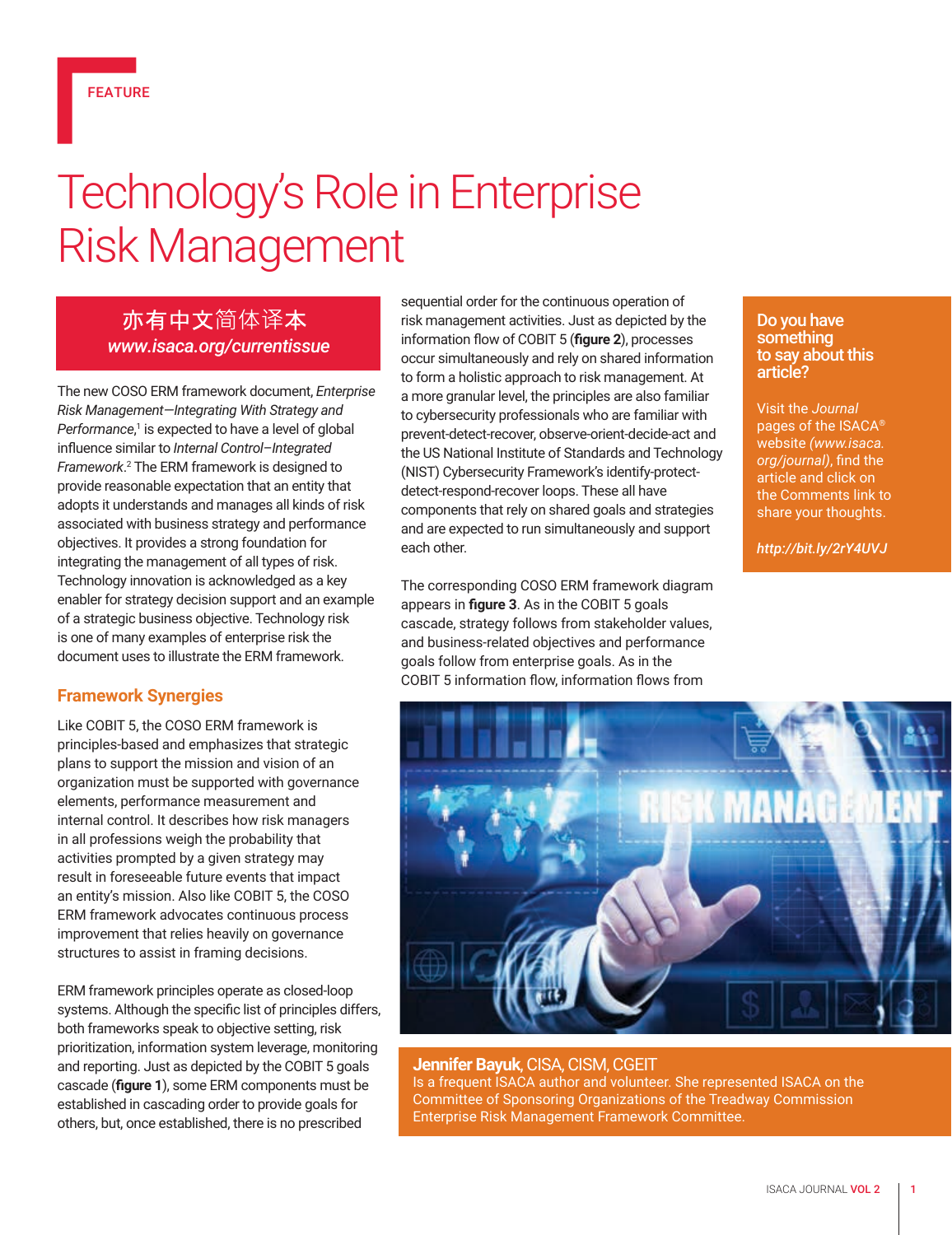

Source: ISACA, COBIT 5, USA, 2012. Reprinted with permission.

stakeholders to governors to management to enablers and back. It is important for technology professionals to understand that ERM framework components are not just paper exercises, but are enterprise-level frameworks that can be leveraged to frame decisions in support of technology risk management objectives. Particularly in the dimensions of governance, strategy and reporting, if technology risk is managed independently of ERM, it is not as likely to be supported from the top down with professional risk management resources.

THE COSO ERM FRAMEWORK ADVOCATES CONTINUOUS PROCESS IMPROVEMENT THAT RELIES HEAVILY ON GOVERNANCE STRUCTURES TO ASSIST IN FRAMING DECISIONS.

The key to effective design and implementation of a technology risk management framework is to recognize that ERM framework components are understood at the board level and to leverage the strengths of the board-level ERM program within the organization to support technology risk management. Of course, there has always been guidance that technology professionals should engage senior management in addressing technology risk. The difference in this version of COSO's guidance is that it is becoming far more obvious that ERM professionals have a professional obligation to meet technology professionals more than halfway. Although in the past it may have seemed to technology risk professionals that higher-level ERM activities within their organization take technology risk management for granted, this scenario has changed and is rapidly evolving. Cybersecurity threats and other disruptive technology concerns are top of mind for today's board members.<sup>3</sup>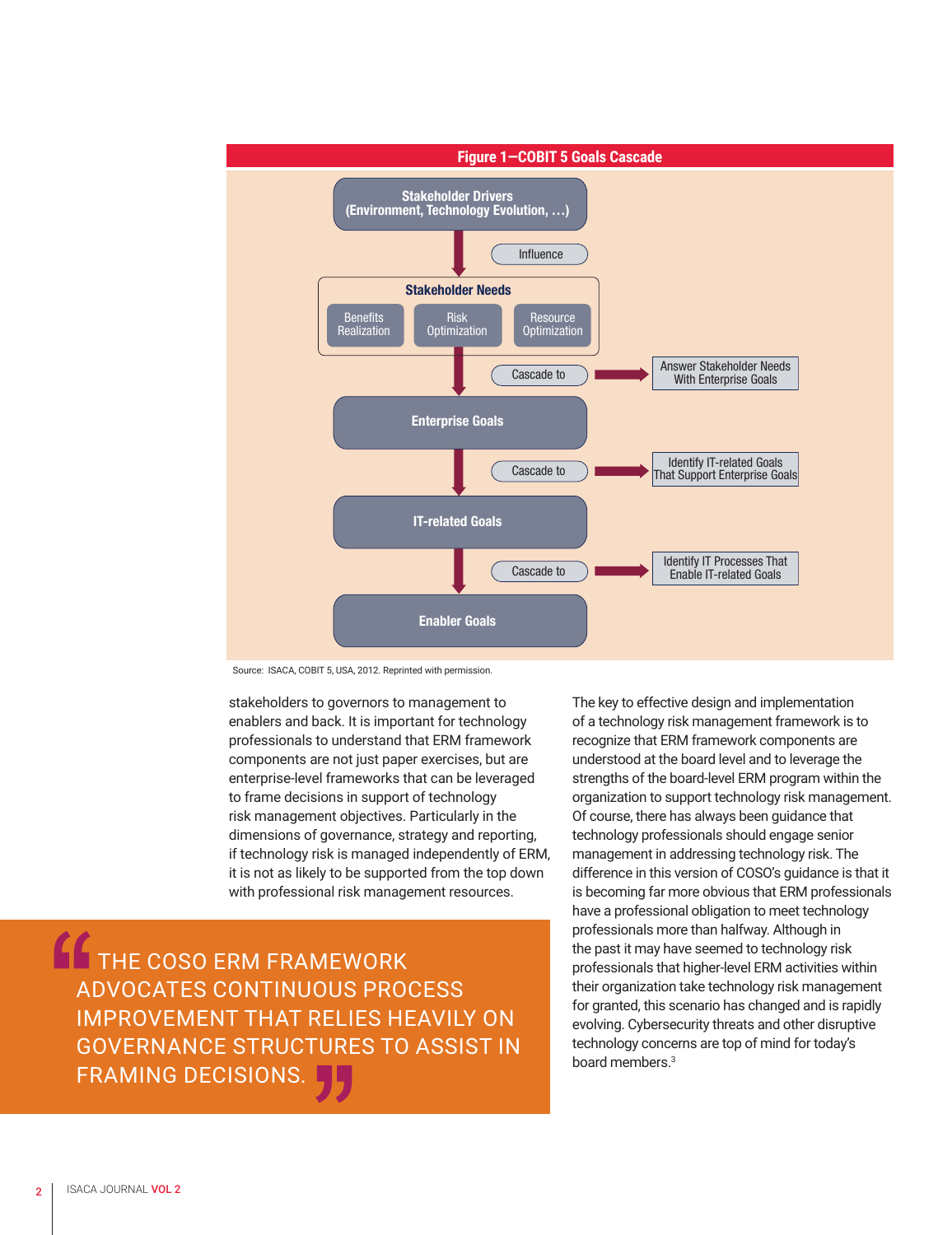

Source: ISACA, *COBIT® 5: Enabling Information*, USA, 2013. Reprinted with permission.

In all large enterprises, and in many midsized ones, ERM has long been a formal endeavor to ensure that the mission, vision and core principles of the firm are the basis of strategic planning. These activities drive resource allocation and decision support, clearly articulating the tone at the top. Technology strategy planning, however, often originates with goals of lower-level objectives such as infrastructure migrations, people location strategies, cost cutting and/or development timeline reduction. These are not strategic goals that cascade directly from enterprise mission and values, and sometimes conflict with the technology activities that would more directly support those values. For example, a cost-cutting initiative wherein development activities are targeted to be outsourced may conflict with a goal to streamline customer experience, as the latter goal would require close collaboration among development teams in different business areas. In recognition that the activities of enterprise risk

have not always been particularly transparent to stakeholder organizations such as technology, the COSO ERM framework begins with a thorough explanation of the underlying dynamics that are expected to occur between the board and executive management in defining an approach to ERM. It starts with a definition of enterprise risk management: "the culture, capabilities and practices, integrated with strategy setting and performance, that organizations rely on to manage risk in creating, preserving and realizing value."4

As the definition spans multiple complex concepts, each concept is described in the context of the challenges inherent in managing risk at the enterprise level. Many of these challenges are also described in COBIT 5. **Figure 4** specifies the sections in both documents that show how the COSO ERM definition relates to COBIT's key principles for governance and management of enterprise IT.5, 6



Source: COSO, *Enterprise Risk Management: Integrating With Strategy and Performance*, USA, 2017. Reprinted with permission.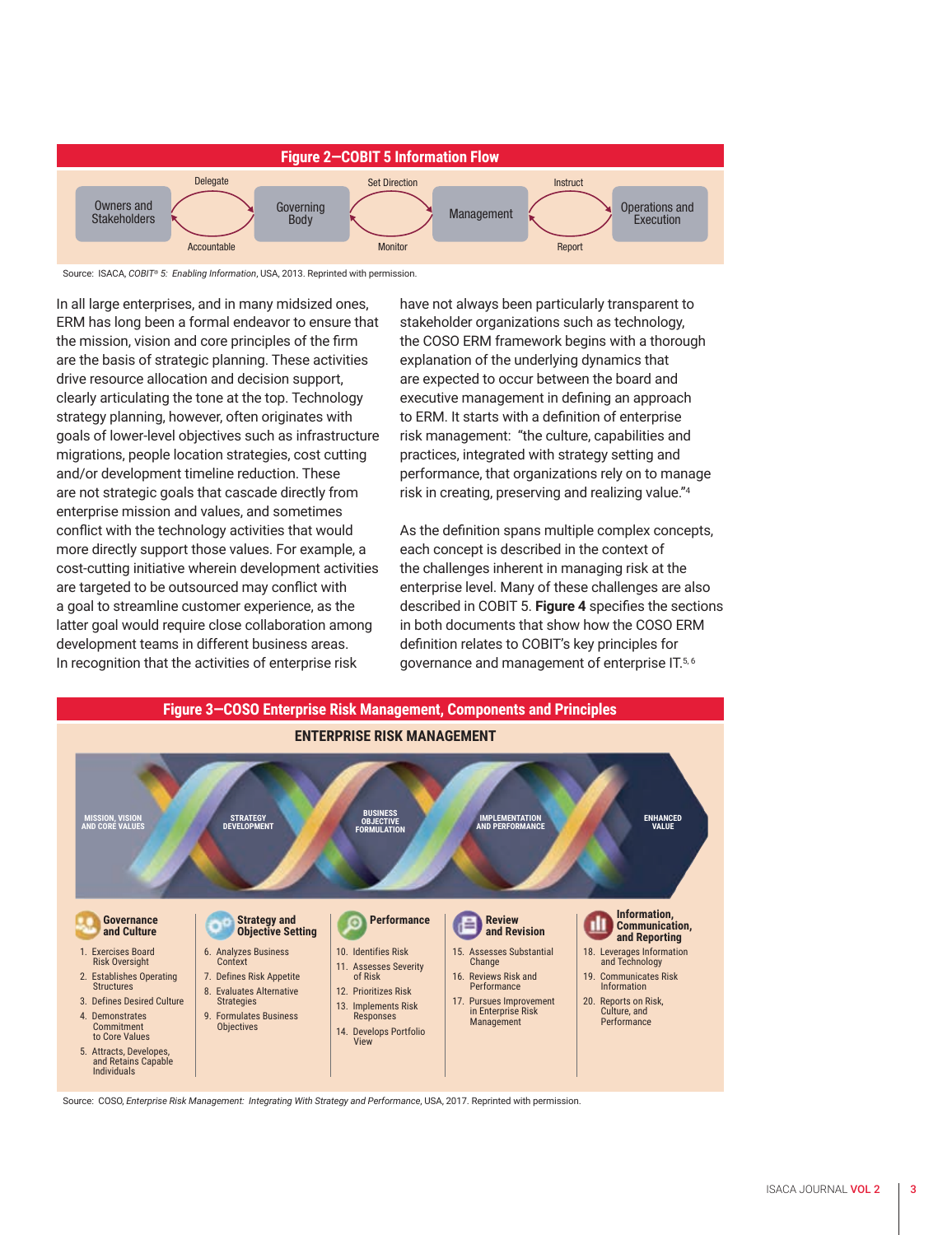| Figure 4-How COSO's ERM Definition Relates<br>to COBIT Key Principles for Governance and<br><b>Management of Enterprise IT</b> |                                                             |
|--------------------------------------------------------------------------------------------------------------------------------|-------------------------------------------------------------|
| <b>COSO ERM</b>                                                                                                                | <b>COBIT 5</b>                                              |
| Recognizing culture,<br>developing capabilities                                                                                | Establishing a holistic<br>approach (Principle 4)           |
| <b>Applying practices</b>                                                                                                      | Applying a single,<br>integrated framework<br>(Principle 3) |
| Integrating with strategy<br>setting and performance                                                                           | Covering the enterprise<br>end-to-end (Principle 2)         |
| Managing risk to strategy<br>and business objectives                                                                           | Separating governance<br>from management<br>(Principle 5)   |
| Linking to value                                                                                                               | Meeting stakeholder needs<br>(Principle 1)                  |

Although both frameworks are principle-based, and appear similar at a high level, COSO ERM is a higherlevel framework as it encompasses consideration of all types of risk, including technology risk. Nevertheless, like COBIT 5, it emphasizes the importance of management unity at the framework level and emphasizes that alignment and integration of potentially separate frameworks are the shortest path to improved decision support.<sup>7,8</sup>

As depicted in **figure 3**, the COSO ERM framework includes 20 principles that are grouped into five framework components:

- **1.** Governance and culture
- **2.** Strategy and objective setting
- **3.** Performance
- **4.** Review and revision
- **5.** Information, communication and reporting

COBIT 5's principles do not map to COSO ERM's principles, but to the technology environment in which ERM's principles operate. That is, the ERM component principles are observed in the definition and execution of COBIT 5's deep dives into the special issues inherent in technology risk management at the COBIT 5 enabler level, rather than at the COBIT 5 framework level.

This is particularly true for the COBIT 5 process enabler, which contains COBIT 5's most prescriptive guidance specific to risk management.<sup>9</sup> COBIT 5 thus delivers more detailed guidance for technology professionals for the successful application of both the COBIT 5 framework and the ERM framework principles. **Figure 5** specifies the sections in both documents that show how COSO framework components and principles relate to COBIT 5 enablers.

**COBIT 5'S PRINCIPLES** DO NOT MAP TO COSO ERM'S PRINCIPLES, BUT TO THE TECHNOLOGY ENVIRONMENT IN WHICH ERM'S PRINCIPLES OPERATE.

### **Risk Information Enabler**

The last four rows of **figure 5** specify the sections in both documents that show how COSO ERM performance principles relate to COBIT 5 process enabler APO12 Manage Risk—Key Practices. It shows that, in both COSO ERM and COBIT 5, there is an expectation that risk management relies on data collection and use of that data in risk analysis, risk articulation and risk profiling. This highlights the critical dependency or ERM on risk management information collected in the course of running business processes. It thus puts a spotlight on risk information systems that are increasingly reliant on business analytics tools to provide reports and calculate potential losses based on risk models.

As business analytics systems have become more popular and widespread, data gathering has often been placed in the hands of risk analysts, with the result that end-user computing has become a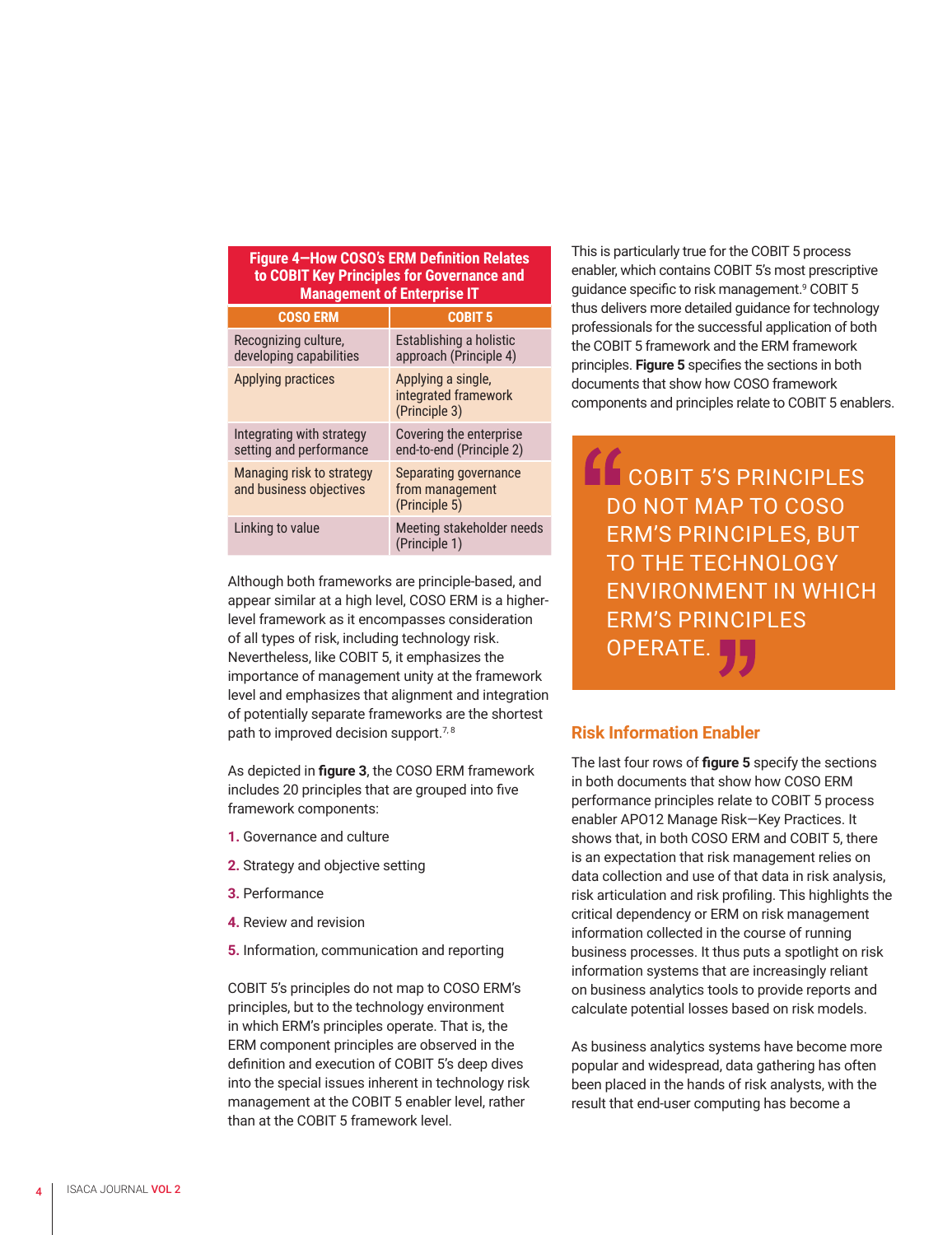| Figure 5-How COSO Framework Components Relate to COBIT Enablers |                                                                                                                                                                                          |
|-----------------------------------------------------------------|------------------------------------------------------------------------------------------------------------------------------------------------------------------------------------------|
| <b>COSO ERM Component/Principle</b>                             | <b>COBIT 5 Primary Corresponding Enabler</b>                                                                                                                                             |
| Component 1. Governance and Culture                             | <b>Culture, Ethics and Behavior Enabler</b>                                                                                                                                              |
| Component 2. Strategy and Objective<br><b>Setting</b>           | Process Enabler: EDM03.01 Evaluate Risk Management<br>Process Enabler: EDM03.02 Direct Risk Management<br>Process Enabler: AP002 Manage Strategy                                         |
| Component 3. Performance                                        | Process Enabler: AP012 Manage Risk<br>Process Enabler: MEA01.01 Monitor, Evaluate and Assess Performance and<br>Conformance                                                              |
| <b>Component 4. Review and Revision</b>                         | Information Enabler: Contextual and Representational Goals for Risk Profile<br><b>Information Item</b>                                                                                   |
| Component 5. Information,<br><b>Communication and Reporting</b> | Information Enabler: Information Model<br>Process Enabler: EDM03.03 Monitor Risk Management<br>Process Enabler: MEA01.02 Monitor, Evaluate and Assess the System of<br>Internal Control. |
| Principle 10. Identifies Risk                                   | Process Enabler: AP012.01 Collect Data (key output-risk issues and factors)                                                                                                              |
| Principle 11. Assesses Severity of Risk                         | Process Enabler: AP012.02 Analyze Risk                                                                                                                                                   |
| Principle 12. Prioritizes Risk                                  | Process Enabler: AP012.04 Articulate Risk                                                                                                                                                |
| Principle 13. Implements Risk Responses                         | Process Enabler: AP012.05 Define a Risk Management Action Portfolio<br>Process Enabler: AP012.06 Respond to Risk                                                                         |
| Principle 14. Develops Portfolio View                           | Process Enabler: AP012.03 Maintain a Risk Profile                                                                                                                                        |
| Principle 18. Leverages Information<br><b>Systems</b>           | Information Enabler: Enabling Information for Risk Management                                                                                                                            |
| Principle 19. Communicates Risk<br><b>Information</b>           | Process Enabler: EDM01.02 Direct the Governance System<br>Process Enabler: AP008 Manage Relationships                                                                                    |
| Principle 20. Reports on Risk, Culture and<br>Performance       | Process Enabler: EDM03.03 Monitor Risk Management                                                                                                                                        |

*de facto* mode of operation in many risk management departments. Even when their business analytic engines are server-based or use big data analytic software, the risk information databases are often populated with spreadsheets downloaded by risk analysts from a wide variety of disparate systems. Risk analysts sometimes download data without indexes and deal with record-mapping problems by creating their own translation table and formulas. Where multiple such systems exist in the same organization, it is hard to aggregate data across multiple risk domains, and aggregation tools sometimes depend on mapping as well. This situation is so widespread that the Bank of International Settlements produced specific guidance on risk aggregation reporting.<sup>10</sup> This critical dependency on information technology

is called out in the COSO ERM framework. That is, the risk that technology supporting ERM may itself be flawed is brought to the highest level of enterprise risk awareness, setting forth a condition for the integration of ERM capabilities as: "When making necessary investments in technology or other infrastructure, management considers the tools required **to enable** enterprise risk management activities"11 (emphasis added).

The strategic importance of maintaining business analytics systems correctly and effectively is finally getting the board-level attention it deserves. Data structures used to represent the enterprise, its business units and organizational structures are fundamental components of risk management information architecture, and consistency of such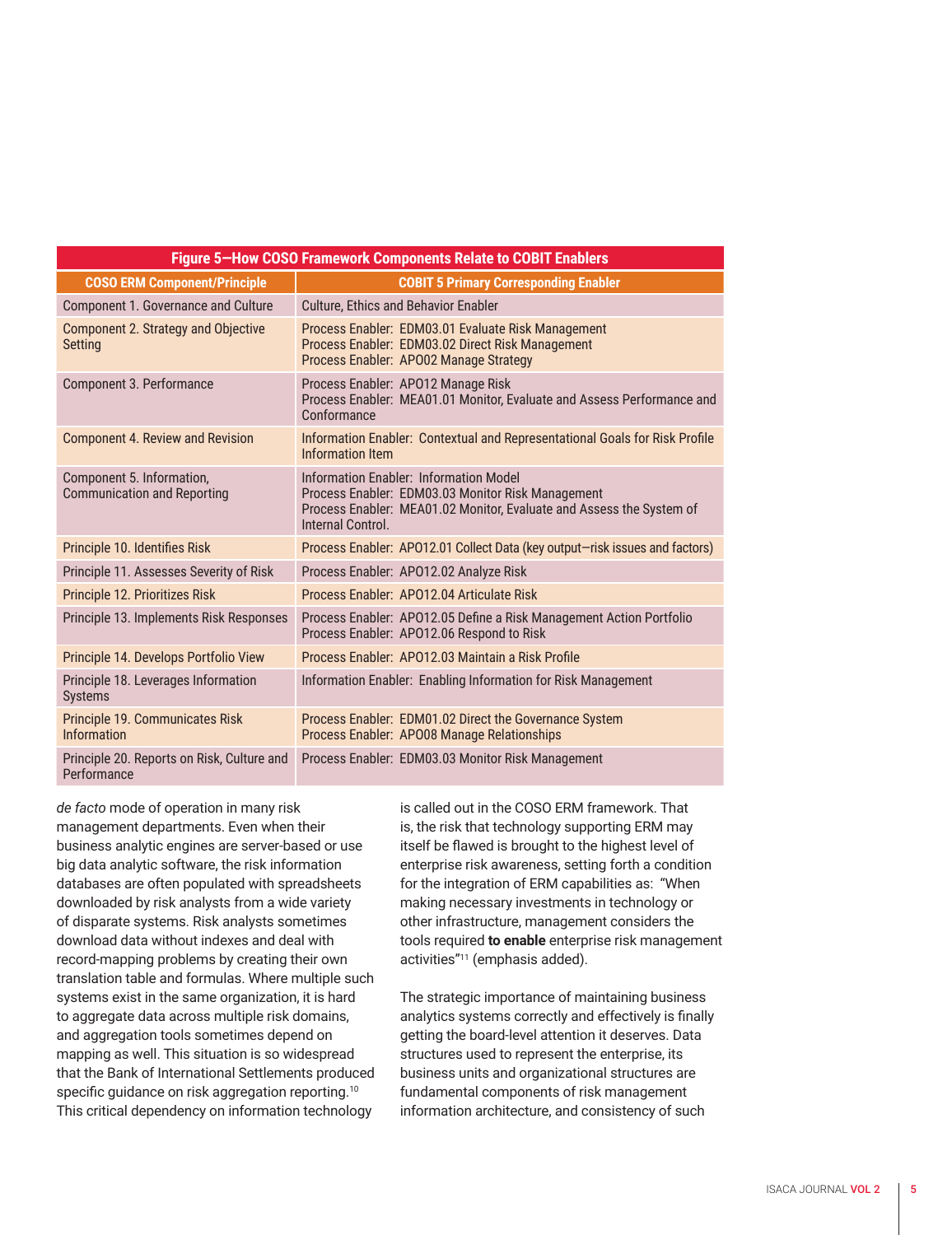## **Enjoying this article?**

- Read *Getting Started With Risk*. *www.isaca.org/ getting-rtartedwith-risk*
- Learn more about, discuss and collaborate on information security management in the Knowledge Center. *www.isaca.org/ information-secuirtymanagement*



structures across risk management domains is essential to complete an accurate profile at the enterprise level.

COBIT 5 addresses this problem in a general manner that is relevant to any business process in the *COBIT® 5: Enabling Information* publication.12 It describes information as composed of physical, empirical, semantic, pragmatic dimensions that should be transparently articulated. It distinguishes information life cycles into phases for plan, design, build/acquire, use/operate, monitor and dispose. It emphasizes the importance of offsetting quality requirements and corresponding goals. It is the special role of the technology risk management professional to use such tools and techniques to protect the integrity of that information design and data-gathering process for all risk information, not just that related to technology risk. Happily for a technology risk management audience, *COBIT 5: Enabling Information* uses a risk profile as an example of an information item, and provides illustrative data content, information life cycle roles and responsibilities, and quality goals for the risk profile information item.<sup>13</sup>

#### **Key Takeaways**

Where technology risk management is aligned with corporate risk management organizations conducting ERM activities at the board level, technology strategic plans may be expected to be in lockstep with the enterprise's mission, vision and core principles. The COSO ERM and COBIT 5 frameworks represent a body of knowledge shared across a large community of practitioners that may be utilized to create that alignment. Technology and cybersecurity risk and audit professionals should be conversant with both frameworks, and be familiar with the integration touchpoints between them. Key takeaways from this overview include:

- **•** Effective technology risk management requires that the ERM framework encompass technology.
- **•** As technology risk management professionals are specialists in risk related to information integrity and availability, they play a special role in ERM. The processes they use to identify, assess, quantify and monitor technology risk apply not just to risk in the technology or cybersecurity category, but should be designed to support the integrity of information used by risk managers in other risk domains.
- **•** Technology professionals are uniquely positioned to identify issues related to risk aggregation strategies, and to support ERM activities with information life cycle process and quality control objectives.
- **•** Where both COSO ERM and COBIT 5 are explicitly used by an organization, both enterprise risk and technology professionals should be educated on how they are compatible and why they should be used together and not separately.

#### **Endnotes**

- **1** In 2014, ISACA and other similarly influential associations affiliated with other riskmanagement-related professions were invited to participate in a committee focused on enhancing enterprise risk management (ERM) guidance provided by the Committee of Sponsoring Organizations of the Treadway Commission (COSO), which was first published in 2004. COSO is an independent private-sector association sponsored jointly by five major professional associations focused on financial statement integrity: the American Accounting Association (AAA), the American Institute of Certified Public Accountants (AICPA), Financial Executives International (FEI), The Institute of Internal Auditors (IIA) and the Institute of Management Accountants (IMA). COSO's goal is to provide thoughtful leadership dealing with three interrelated subjects: ERM, internal control and fraud deterrence.
- **2** COSO's flagship publication, *Internal Control– Integrated Framework*, is also a product of widespread collaboration across numerous industry associations and private sector contributors, and is the foundation for most global organizations' internal control frameworks. There was a multiyear effort when it was first published in 1992, and in a subsequent update in 2013. ISACA participated in that update committee as well.
- **3** National Association of Corporate Directors, Resource Center: Emerging Issues, USA, 2018 *https://www.nacdonline.org/Resources/ BoardResource.cfm?ItemNumber=38149*
- **4** The Committee of Sponsoring Organizations of the Treadway Commission, *Enterprise Risk Management: Integrating With Strategy and Performance*, USA, 2017, *https://www.coso.org/ Pages/ERM-Framework-Purchase.aspx*